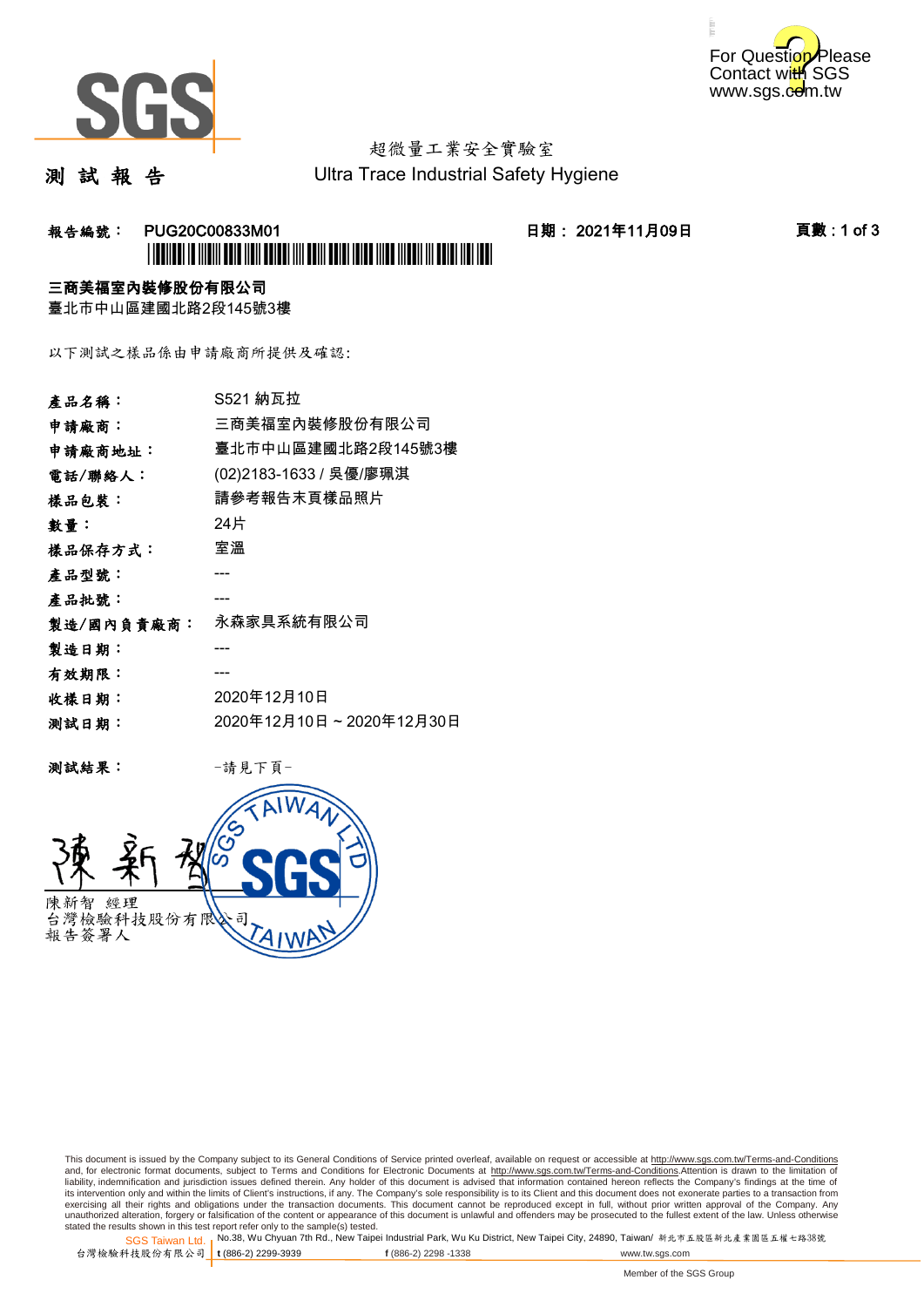

## 超微量工業安全實驗室

測 試 報 告

Ultra Trace Industrial Safety Hygiene

## 報告編號: PUG20C00833M01 日期: 2021年11月09日 頁數 : 2 of 3

# \*PUGE CONTROL DE CONTROL DE CONTROL DE LA CONTROLE DE LA CONTROLE DE LA CONTROLE DE LA CONTROLE DE LA CONTROLE

三商美福室內裝修股份有限公司

臺北市中山區建國北路2段145號3樓

測試結果:

| 测試項目      | CAS NO.   | 測試方法                                                                  | 測試<br>結果 | 定量/偵測<br>極限 | 單位   |
|-----------|-----------|-----------------------------------------------------------------------|----------|-------------|------|
| 甲醛釋出量     |           | ---                                                                   |          | ---         |      |
| 甲醛釋出量-平均值 | $50-00-0$ | 本測試參考國家標準106.11.29公布建議檢驗<br>方法-CNS2215粒片板中甲醛釋出量,以分光<br>光度計(UV/VIS)檢測。 | 0.0718   | 0.0290      | mg/L |
| 甲醛釋出量-最大值 | $50-00-0$ |                                                                       | 0.0718   | 0.0290      | mg/L |

備註:

1.測試報告僅就委託者之委託事項提供測試結果,不對產品合法性做判斷。

2.本測試報告之所有檢驗內容,均依委託事項執行檢驗,如有不實,願意承擔完全責任。

3. 本報告不得分離,分離使用無效。

4.若該測試項目屬於定量分析則以「定量極限」表示;若該測試項目屬於定性分析則以「偵測極限」表示。

5.低於定量極限/偵測極限之測定值以「N.D.」或「 陰性」表示。微生物測試低於定量極限以「<定量極限值」表示。

6.甲醛釋出量:

| 記號  |          | 甲醛釋出量平均值 甲醛釋出量最大值 |  |  |
|-----|----------|-------------------|--|--|
|     | $0.3$ 以下 | $0.4$ 以下          |  |  |
| r , | $0.5$ 以下 | $0.7$ 以下          |  |  |
| . ວ | $1.5$ 以下 | $2.1$ 以下          |  |  |

7.此份報告取代PUG20C00833報告(修改報告測試日期(原報告發行日期為2020年12月30日),2021/11/09)。

- END -

This document is issued by the Company subject to its General Conditions of Service printed overleaf, available on request or accessible at http://www.sgs.com.tw/Terms-and-Conditions and, for electronic format documents, subject to Terms and Conditions for Electronic Documents at http://www.sgs.com.tw/Terms-and-Conditions.Attention is drawn to the limitation of liability, indemnification and jurisdiction issues defined therein. Any holder of this document is advised that information contained hereon reflects the Company's findings at the time of<br>its intervention only and within t exercising all their rights and obligations under the transaction documents. This document cannot be reproduced except in full, without prior written approval of the Company. Any<br>unauthorized alteration, forgery or falsifi

SGS Taiwan Ltd. 1 stated the results shown in this test report refer only to the sample(s) tested.<br>Stated the results shown in this test report refer only to the sample(s) tested.

台灣檢驗科技股份有限公司 **t** (886-2) 2299-3939 **f** (886-2) 2298 -1338 www.tw.sgs.com